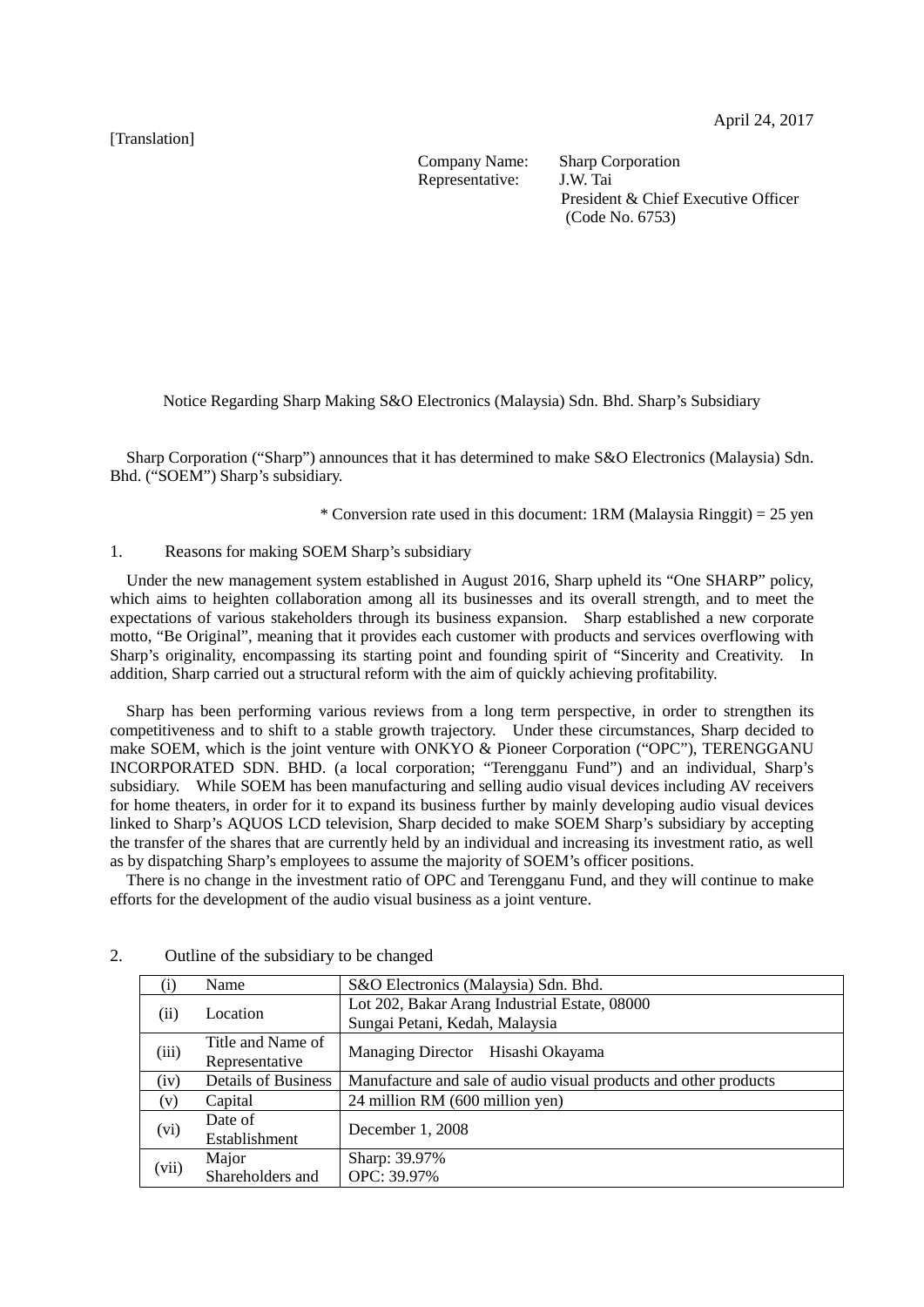|        | Shareholding<br>Percentage                                                                                       | Terengganu Fund: 20.0%<br>Individual: 0.06%                      |                                                                  |                                  |  |  |
|--------|------------------------------------------------------------------------------------------------------------------|------------------------------------------------------------------|------------------------------------------------------------------|----------------------------------|--|--|
| (viii) |                                                                                                                  | Relationship Between the Listed Company and the Relevant Company |                                                                  |                                  |  |  |
|        | Capital<br>Relationship                                                                                          | Sharp holds 39.97% of the shares of the relevant company.        |                                                                  |                                  |  |  |
|        | Personnel<br>Relationship                                                                                        | Sharp dispatches four (4) officers to the relevant company.      |                                                                  |                                  |  |  |
|        | Transaction<br>Relationship                                                                                      |                                                                  | Sharp purchases audio visual products from the relevant company. |                                  |  |  |
| (ix)   | Results of Operations and Financial Conditions of the Relevant Company for Previous Three<br><b>Fiscal Years</b> |                                                                  |                                                                  |                                  |  |  |
|        | <b>Fiscal Year Ended</b>                                                                                         | Fiscal year ended<br>March, 2014                                 | Fiscal year ended<br>March, 2015                                 | Fiscal year ended<br>March, 2016 |  |  |
|        | Net Assets                                                                                                       | 97,772,000 RM                                                    | 95,736,000 RM                                                    | 94,346,000 RM                    |  |  |
|        | <b>Total Assets</b>                                                                                              | 279,593,000 RM                                                   | 266,860,000 RM                                                   | 265,768,000 RM                   |  |  |
|        | Net Assets per<br>Share                                                                                          | 4.07 RM                                                          | 3.99 RM                                                          | 3.93 RM                          |  |  |
|        | Proceeds of Sale                                                                                                 | 579,275,000 RM                                                   | 543,670,000 RM                                                   | 546,472,000 RM                   |  |  |
|        | Operating Income<br>or Operating Loss<br>$(-)$                                                                   | 4,821,000 RM                                                     | $-354,000$ RM                                                    | 2,176,000 RM                     |  |  |
|        | Ordinary Income                                                                                                  | 5,250,000 RM                                                     | 168,000 RM                                                       | 886,000 RM                       |  |  |
|        | Net Income<br>Attributable to<br><b>Owners of Parent</b>                                                         | 2,009,000 RM                                                     | 62,000 RM                                                        | 403,000 RM                       |  |  |
|        | Net Income per<br><b>Share</b>                                                                                   | 0.21 RM                                                          | 0.01 RM                                                          | 0.04 RM                          |  |  |
|        | Dividend per<br>Share                                                                                            | 0.10 RM                                                          | 0.10 RM                                                          | 0.10 RM                          |  |  |

3. Outline of the other party to the share acquisition

|       | Name                                                                | THE ESTATE OF DATIN ROQUAIYA HANIM BINTI HUSSEIN<br>Georgetown, Pulau Pinang, Malaysia        |  |  |
|-------|---------------------------------------------------------------------|-----------------------------------------------------------------------------------------------|--|--|
| (ii)  | Address                                                             |                                                                                               |  |  |
| (iii) | Relationship<br>between the Listed<br>Company and the<br>Individual | There is no relationship that needs to be stated between Sharp and the<br>relevant individual |  |  |

\* The other party is an estate, and Sharp entered into the agreement after consultation with the administrator thereof. There is no relationship that needs to be stated between Sharp and the administrator except that the administrator was the director of SOEM.

4. Number of acquired shares, acquisition price, and number of shares held and the status of the percentage of voting rights before and after the acquisition

- (1) Number of shares held prior to the acquisition 9,593,475 shares (percentage of voting rights: 39.97%)
- (2) Number of shares to be acquired and the acquisition price 13,050 shares (46,883.43 RM. 1,172,000 yen)
- (3) Number of shares to be held after the acquisition 9,606,525 shares (percentage of voting rights: 40.03%)